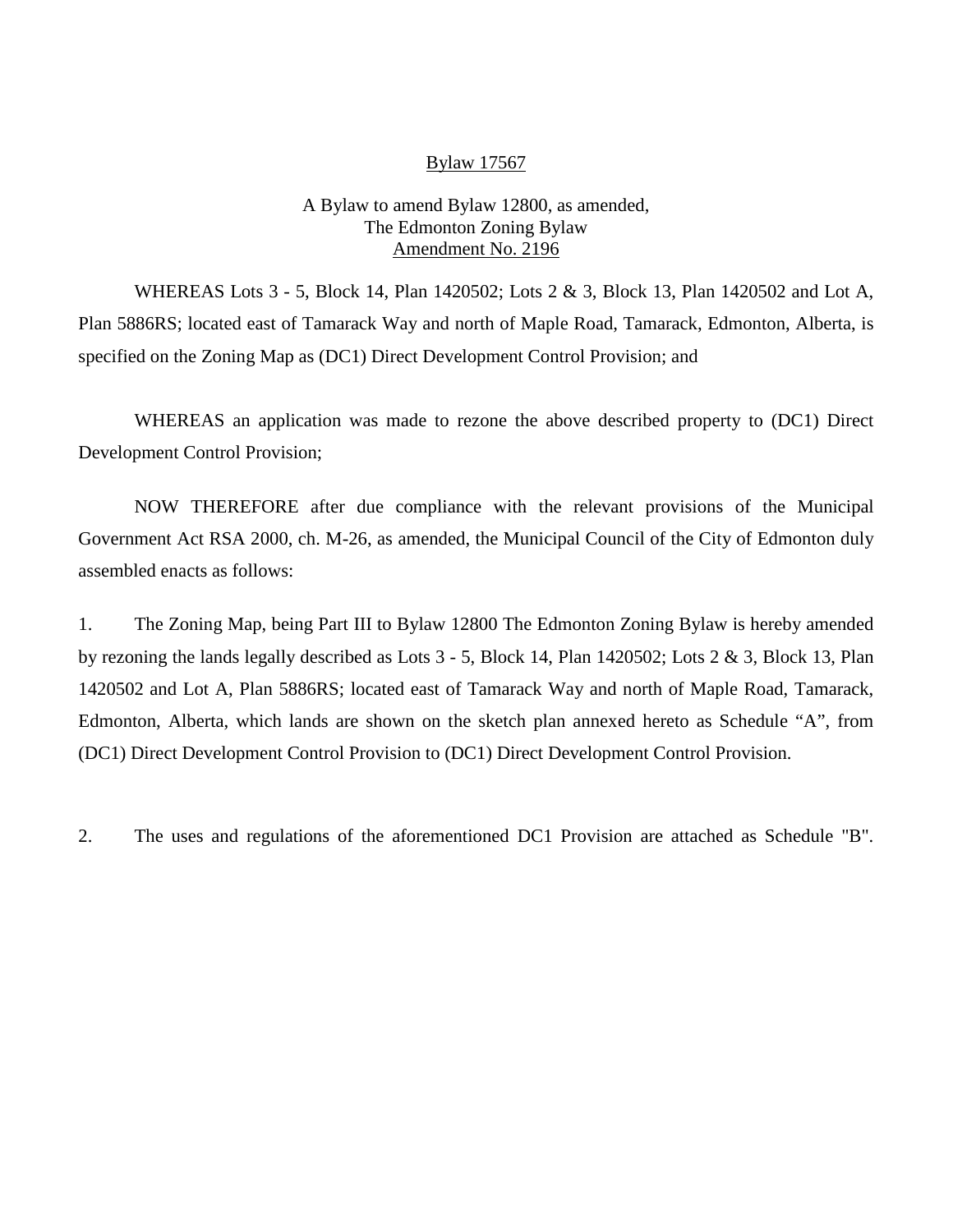3. The sketch plan attached as Schedule "A" and the uses and regulations of the DC1 Provision shown on Schedule "B" attached are hereby incorporated into the Zoning Bylaw, being Part IV to Bylaw 12800, The Edmonton Zoning Bylaw.

| day of | A. D. 2016; |
|--------|-------------|
| day of | A. D. 2016; |
| day of | A. D. 2016; |
| day of | A. D. 2016. |
|        |             |

THE CITY OF EDMONTON

\_\_\_\_\_\_\_\_\_\_\_\_\_\_\_\_\_\_\_\_\_\_\_\_\_\_\_\_\_\_\_\_\_\_\_\_\_\_\_

\_\_\_\_\_\_\_\_\_\_\_\_\_\_\_\_\_\_\_\_\_\_\_\_\_\_\_\_\_\_\_\_\_\_\_\_\_\_\_

MAYOR

CITY CLERK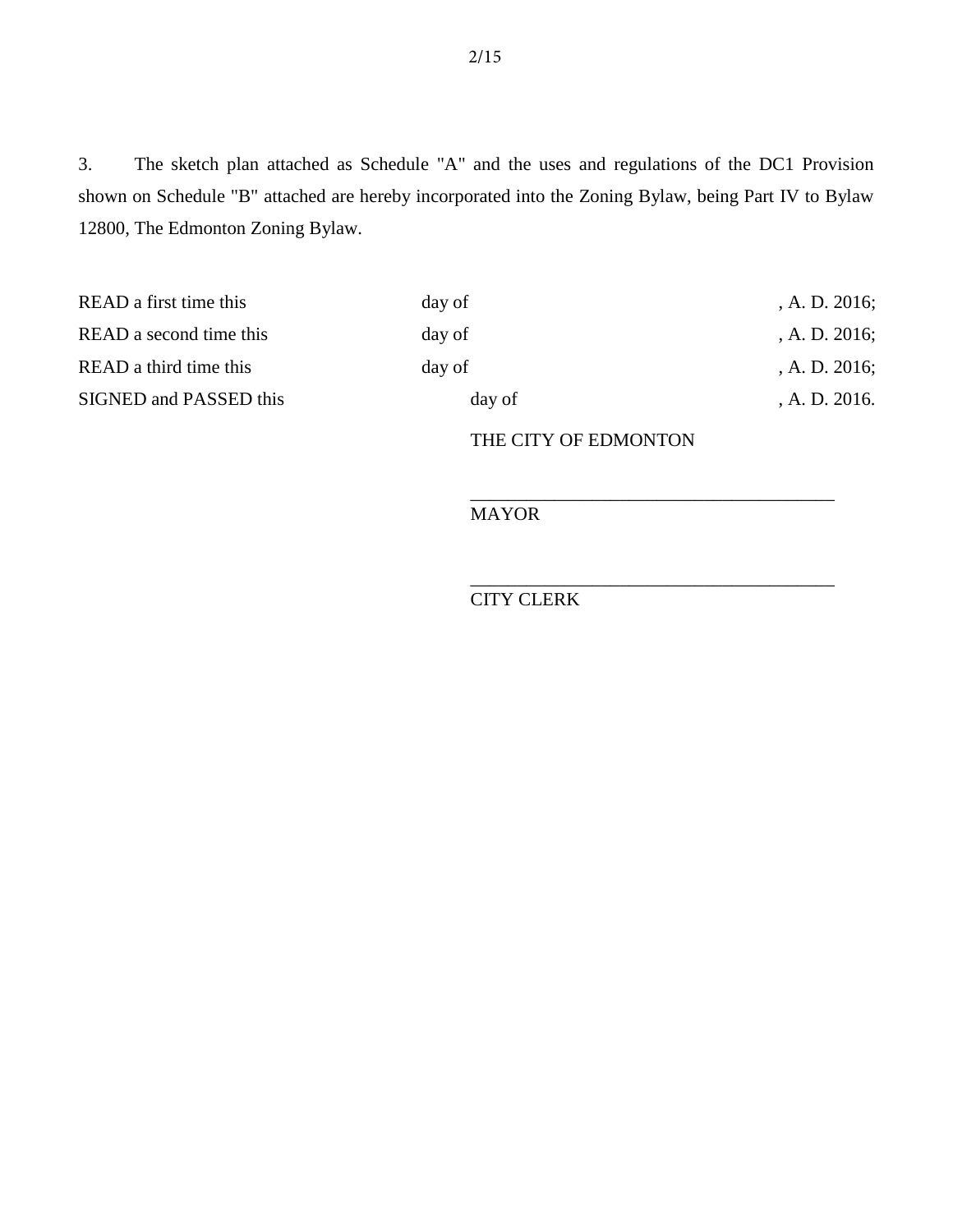

**BYLAW 17567**

SCHEDULE "A"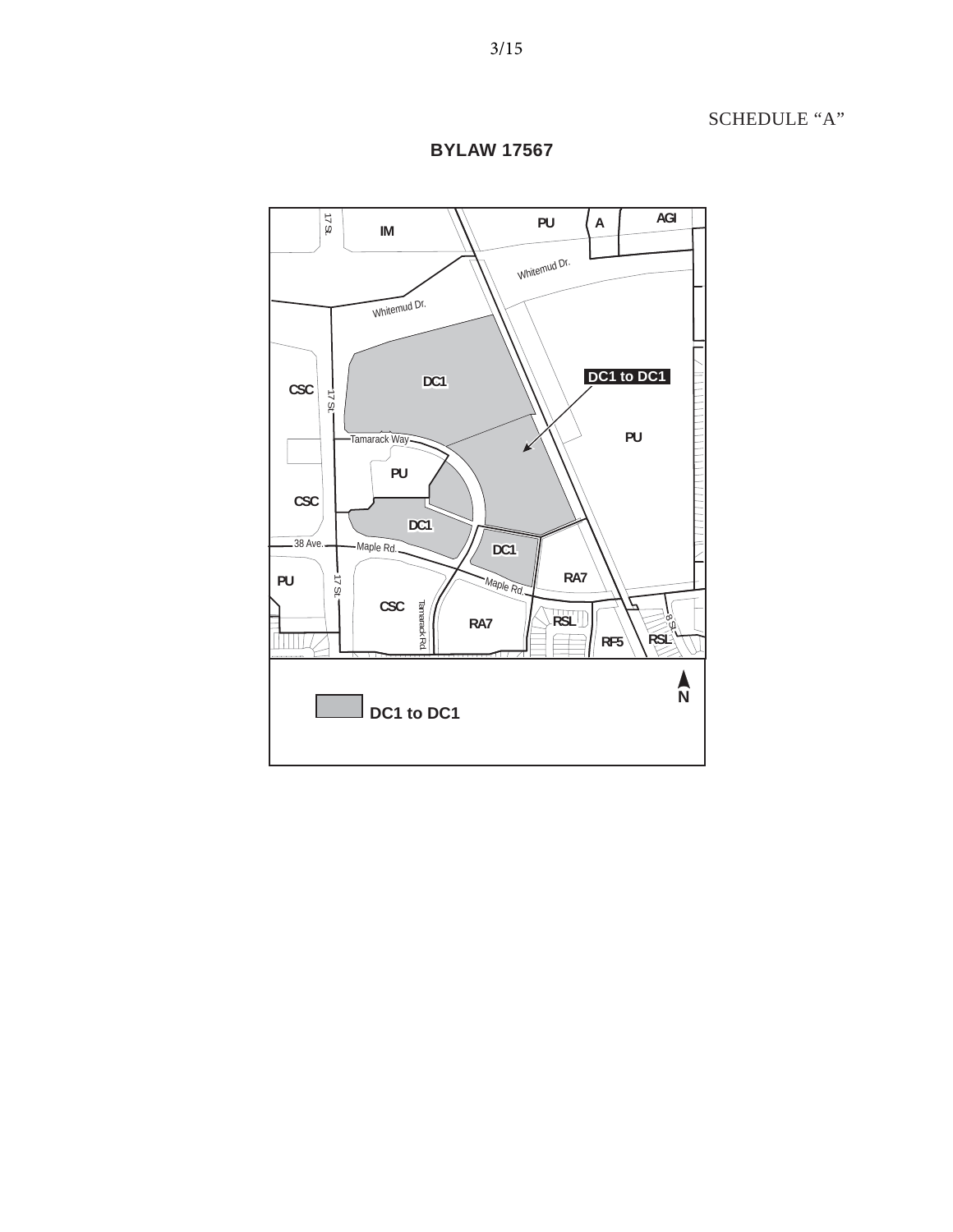### **SCHEDULE "B"**

### **(DC1) DIRECT DEVELOPMENT CONTROL PROVISION**

#### **1. General Purpose**

The purpose of this (DC1) Direct Development Control Provision is to facilitate the development of a pedestrian friendly and transit-supportive mixed use area that may accommodate a range of commercial, residential, and office uses.

#### **2. Area of Application**

This Provision shall apply to Lots 3, 4,  $\&$  5, Block 14, Plan 1420502; Lots 2  $\&$  3, Block 13, Plan 1420502; and Lot A, Plan 5886RS, as shown on Schedule "A" attached to the Bylaw adopting this Provision and as identified on Appendix "1" attached.

**3. Uses**

#### **3.1 Area A - Commercial / Retail / Office Node**

- a. [Automotive and Equipment Repair Shops](javascript:void(0);)
- b. Bars and Neighbourhood Pubs
- c. Business Support Services
- d. Child Care Services
- e. Commercial Schools
- f. Convenience Retail Stores
- g. Creating and Production Establishments
- h. Drive-in Food Services
- i. Gas Bars
- j. General Retail Stores
- k. Government Services
- l. Health Services
- m. Hotels
- n. Indoor Participant Recreation Services
- o. Major Alcohol Sales
- p. Minor Alcohol Sales
- q. Major Amusement Establishments
- r. Minor Amusement Establishments
- s. Media Studios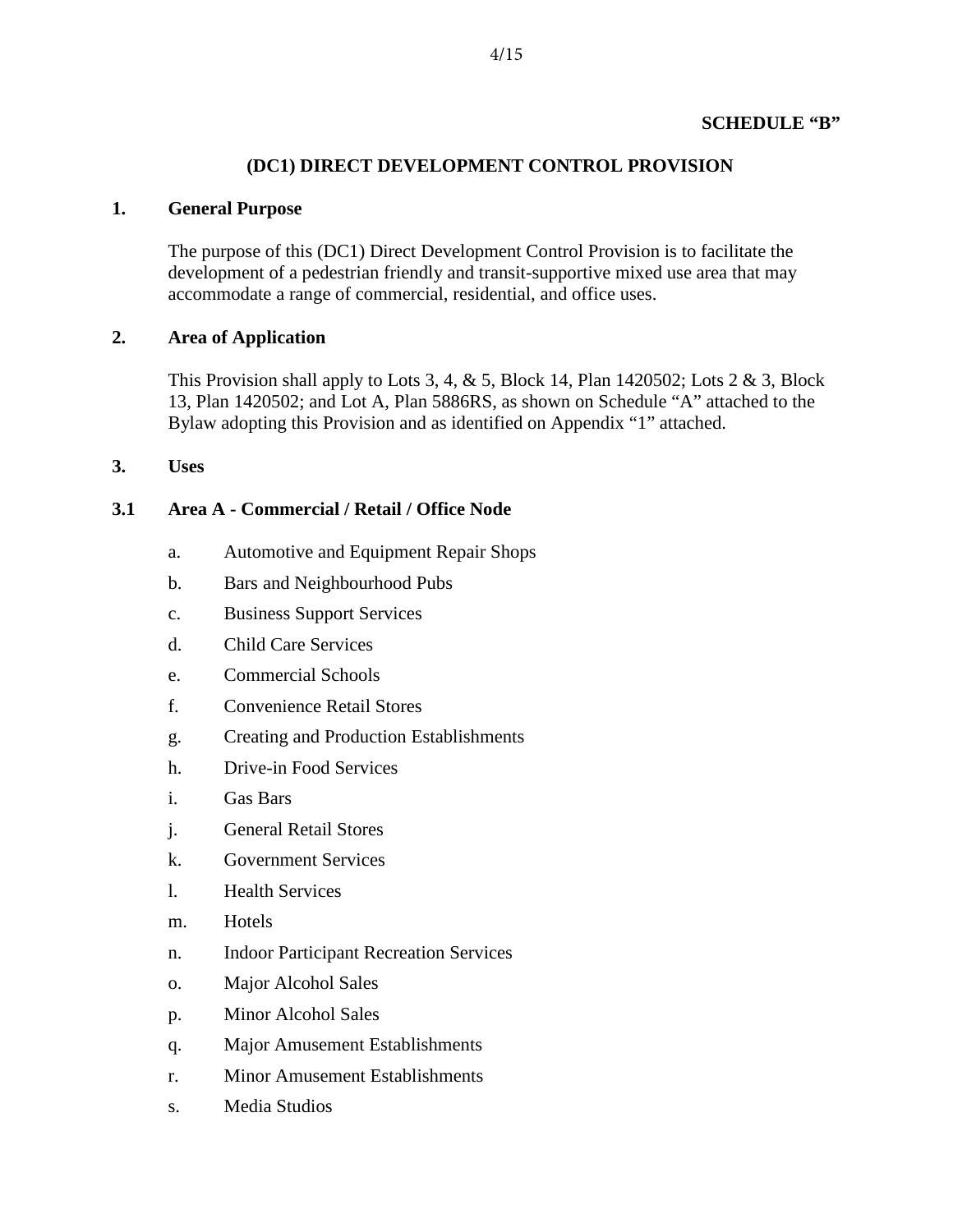- t. Minor Service Stations
- u. Personal Service Shops
- v. Private Clubs
- w. Private Education Services
- x. Professional, Financial and Office Support Services
- y. Public Libraries and Cultural Exhibits
- z. Rapid Drive-through Vehicle Services
- aa. Residential Sales Centre
- bb. Restaurants
- cc. Specialty Food Services
- dd. Temporary Flea Markets
- ee. Veterinary Services
- ff. Fascia On-premises Signs
- gg. Freestanding On-premises Signs
- hh. Major Digital Signs
- ii. Minor Digital Off-premises Signs
- jj. Minor Digital On-premises Signs
- kk. Minor Digital On-premises Off-premises Signs
- ll. Projecting On-premises Signs
- mm. Roof On-premises Signs
- nn. Temporary On-premises Signs

# **Area B – Pedestrian Friendly Commercial Node**

- a. Bars and Neighbourhood Pubs
- b. Business Support Services
- c. Child Care Services
- d. Commercial Schools
- e. Convenience Retail Stores
- f. Drive-in Food Services
- g. General Retail Stores
- h. Government Services
- i. Health Services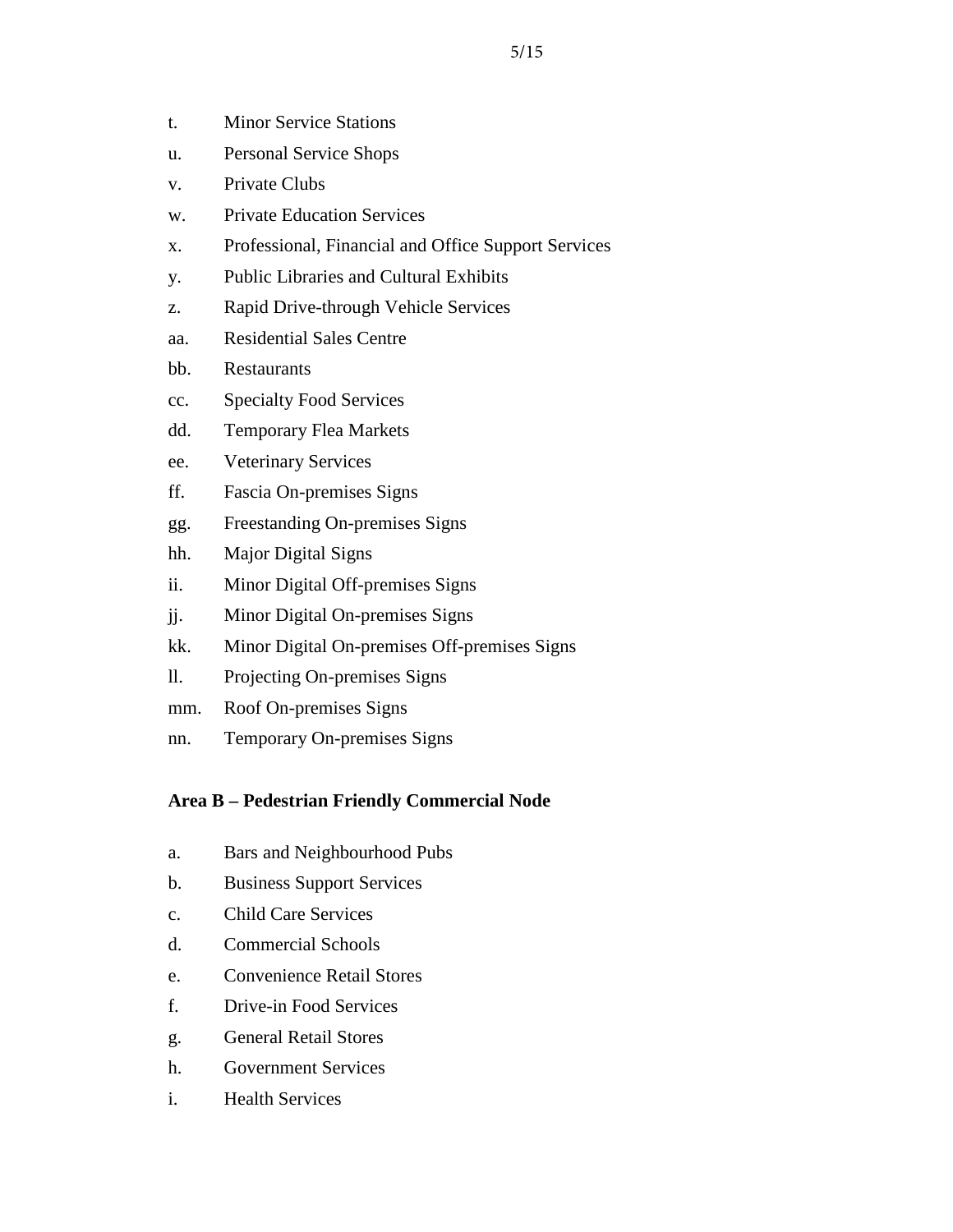- j. Hotels
- k. Indoor Participant Recreation Services
- l. Minor Alcohol Sales
- m. Minor Amusement Establishments
- n. Personal Service Shops
- o. Professional, Financial and Office Support Services
- p. Public Libraries and Cultural Exhibits
- q. Residential Sales Centre
- r. Restaurants
- s. Specialty Food Services
- t. Temporary Flea Markets
- u. Veterinary Services
- v. Fascia On-premises Signs
- w. Freestanding On-premises Signs
- x. Major Digital Signs
- y. Minor Digital Off-premises Signs
- z. Minor Digital On-premises Signs
- aa. Minor Digital On-premises Off-premises Signs
- bb. Projecting On-premises Signs
- cc. Temporary On-premises Signs

#### **Area C – Residential Mixed Use Node**

#### **Commercial and Commercial-related Uses**

- a. Child Care Services
- b. Convenience Retail Stores
- c. General Retail Stores
- d. Health Services
- e. Personal Service Shops
- f. Professional, Financial and Office Support Services
- g. Residential Sales Centre
- h. Restaurants
- i. Specialty Food Services
- j. Fascia On-premises Signs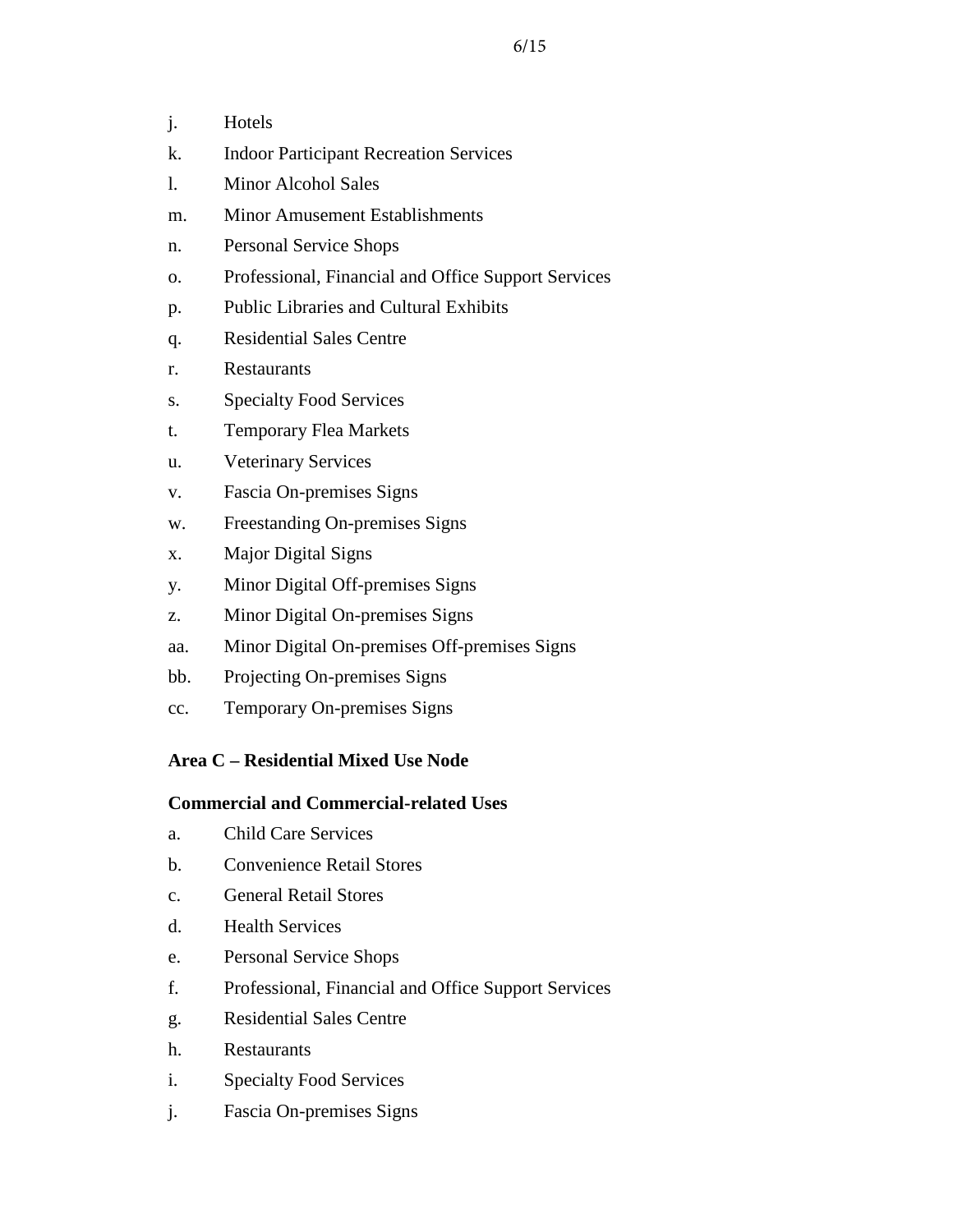- k. Freestanding On-premises Signs
- l. Projection On-premises Signs
- m. Temporary On-premises Signs

### **Residential and Residential-related Uses**

- a. Apartment Housing
- b. Live Work Unit
- c. Minor Home Based Business
- d. Row Housing
- e. Stacked Row Housing

# **Area D – Medium Density Residential Node**

- a. Apartment Housing
- b. Live Work Unit
- c. Minor Home Based Business
- d. Row Housing
- e. Stacked Row Housing

### **4. Development Objectives and Regulations**

### **4.1 Site Planning and Building Design Objectives**

- a. On-site development shall:
	- i. become a destination for the surrounding area;
	- ii. function as a walkable commercial centre with a pedestrian-friendly commercial node, creating a sense of place for users;
	- iii. relate appropriately to adjacent built forms, roadways, uses, functions and activities, with particular attention to adjacent public transit facilities;
	- iv. create an attractive and cohesive visual identity;
	- v. include outdoor spaces of interest; and
	- vi. be phased appropriately to accommodate opportunities for future intensification as market conditions change.
- b. Buildings shall be developed:
	- i. to set the framework for a comfortable and attractive pedestrian realm;
	- ii. with a harmonious and visually attractive architectural theme; and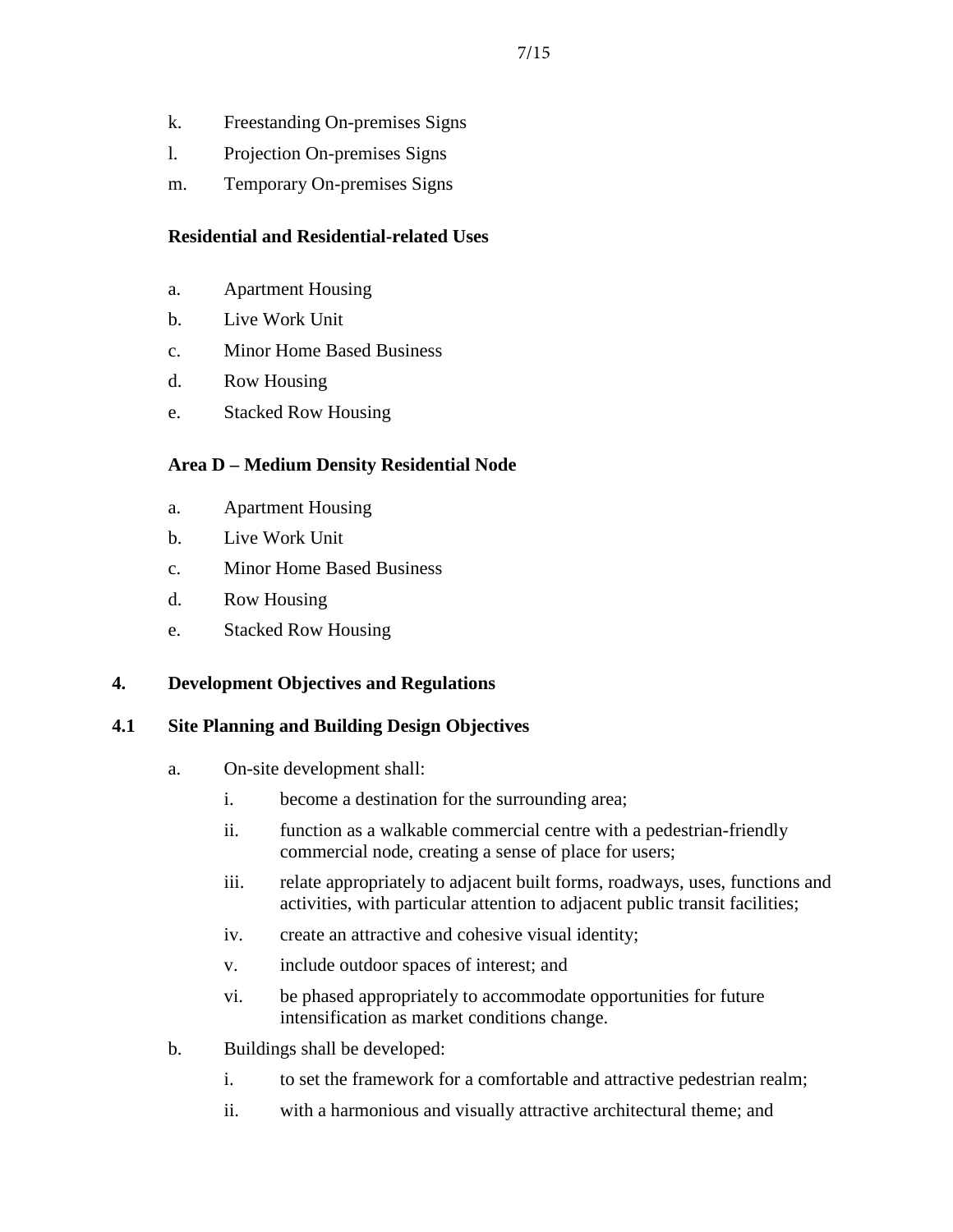- iii. with high-quality and durable building materials and finishes.
- c. Interior access roads and walkways shall promote contiguous and logical patterns of safe pedestrian and vehicular movement throughout the site and between the site and surrounding development and uses.
- d. Parking areas shall:
	- i. facilitate safe and convenient pedestrian movements;
	- ii. be appropriately landscaped to soften their appearance and add visual interest; and
	- iii. be dispersed and segmented.

### **4.2 General Development Regulations**

- a. Development shall be in general accordance with the objectives and the attached appendices.
- b. At the Development Permit stage a generalized concept plan shall be submitted for all new building development or substantial redevelopment to illustrate how the proposed development will integrate with existing and future surrounding and on-site development. The concept plans shall show the location of existing and future buildings, parking areas, vehicular and pedestrian routes and amenity areas.
- c. A CPTED Assessment shall be completed to guide the design of public and private spaces and facilities, focusing on natural surveillance and access control.

#### **4.3 Specific Development Regulations for Area A - Commercial / Retail / Office Node**

- a. The maximum Floor Area Ratio shall be 0.3.
- b. Notwithstanding section 4.3(a), the maximum Floor Area Ratio may be increased to 1.0 with the submission of a Transportation Impact Assessment (TIA) to the satisfaction of the Development Officer, in consultation with Transportation Services.
- c. The maximum building height shall be 20.0 m.
- d. All Temporary Flea Markets Use shall be limited to farmers markets involving the sale of items such as local produce and handicrafts.
- e. The following regulations shall apply to Automotive and Equipment Repair Shops developments:
	- i. Service Bays for Automotive and Equipment Repair Shops shall not front onto Tamarack Way as identified in Appendix I.
	- ii. All activities and mechanical equipment associated with Automotive and Equipment Repair Shops shall be located within an enclosed building designed to service vehicles with a maximum weight of 3,500 kg (7,716  $lbs.$ ).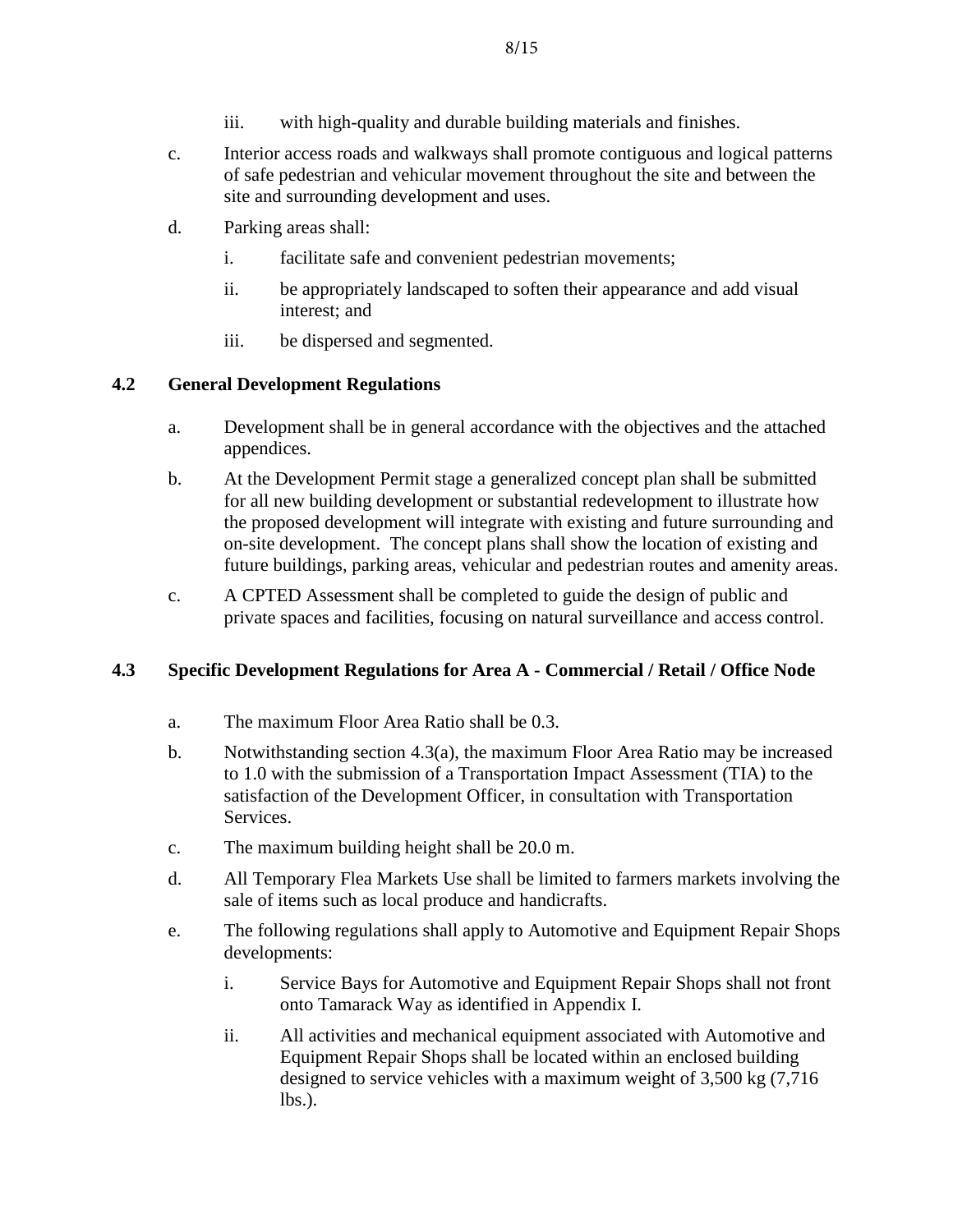- iii. Automotive and Equipment Repair Shops shall be designed as integral components of buildings accommodating other uses, rather than as standalone structures.
- f. The following regulations shall apply to Gas Bar developments:
	- i. Where Gas Bars are located adjacent to Tamarack Way, decorative landscaping shall be utilized to screen the development from the pedestrian environment.
- g. Signs shall comply with the regulations in Schedule 59 D.

### **4.4 Specific Development Regulations for Area B Pedestrian Friendly Commercial Node**

- a. Buildings shall be clustered along the road as to minimize the open spaces between buildings.
- b. The maximum Floor Area Ratio shall be 0.3.
- c. Notwithstanding section 4.4(b), the maximum Floor Area Ratio may be increased to 1.0 with the submission of a Transportation Impact Assessment (TIA) to the satisfaction of the Development Officer, in consultation with Transportation Services.
- d. The maximum Floor Area of any individual business premises adjacent to Tamarack Way shall not exceed 500m2.
- e. The maximum Building Height shall not exceed 14.0 m.
- f. All Bars and Neighborhood Pubs Use shall be limited to a maximum of 100 occupants and 120 m2 of Public Space.
- g. All Restaurants Use shall be limited to a maximum of 200 occupants and 275 m2 of Public Space.
- h. All Specialty Food Services Use shall be limited to a maximum of 200 occupants and 275 m2 of Public Space.
- i. All Temporary Flea Markets Use shall be limited to a farmers market involving the sale of items such as local produce and handicrafts.
- j. Notwithstanding section 4.4(e), Hotel uses shall not exceed 18.0 m.
- k. Buildings shall be designed and oriented to incorporate active frontage along Tamarack Way.
- l. On Tamarack Way, buildings shall be built to the front property lines. The Development Officer may allow building Setbacks up to 4.5 m to accommodate street related activities, such as sidewalk cafes, architectural features and Landscaping that contribute to the pedestrian-oriented shopping character of the area.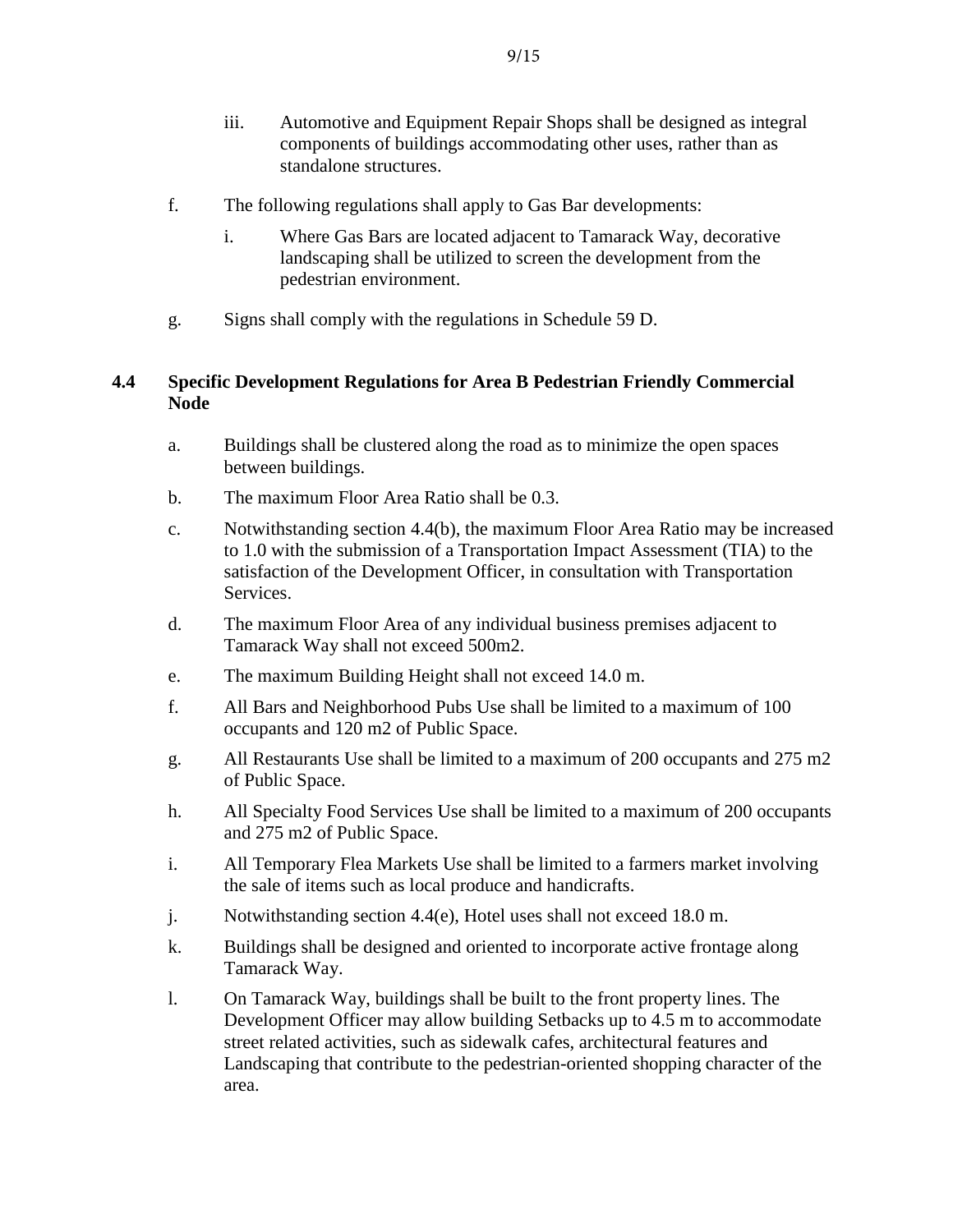- m. A minimum of 50% of the ground floor fronting Tamarack Way, shown in Appendix I, shall have exterior glazing;
- n. Horizontal breaks of uninterrupted façade shall not exceed 12.0 m in length;
- o. On Corner Lots the façade treatment shall wrap around the side of the building to provide a consistent profile facing both roadways. This includes private and public roadways.
- p. Vehicle parking shall be located at the side or rear of the building where possible.
- q. Drive-through service windows shall be oriented away from the Front Yard and placed, wherever possible, at the rear of the building;
- r. Signs shall comply with the regulations in Schedule 59 D.

### **4.5 Specific Development Regulations for Area C Residential Mixed Use Node**

- a. The maximum density shall be 224 Dwellings/ha.
- b. The maximum Floor Area Ratio shall be 3.0
- c. The maximum Building Height shall be 45.0 m.
- d. The minimum Front Setback shall be 3.0 m
- e. The minimum Rear Setback shall be 7.0 m
- f. The minimum Side Setback shall be 1.0 m for each Storey or partial Storey, up to 7.5 m, except that at least 2.0 m shall be provided in all cases.
- g. A minimum Amenity Area of 7.5 m2 per Dwelling shall be provided
- h. All Restaurants Use shall be limited to a maximum of 200 occupants and 275 m2 of Public Space.
- i. All Specialty Food Services Use shall be limited to a maximum of 200 occupants and 275 m2 of Public Space.
- j. Ground oriented units or enhanced landscaping shall be provided along Tamarack Way and the Pedestrian Link as shown in Appendix 1.
- k. Apartment Housing shall only be accommodated:
	- i. in free standing residential buildings with or without ground floor commercial uses and which may have Row or Stacked Row Housing at the base; or
	- ii. as part of a comprehensively developed project where buildings are attached and can vary from predominantly residential to mixed use.
- l. In mixed-use buildings, the residential entrances shall be designed separate from non-residential uses and address the street in a prominent manner.
- m. At grade residential developments shall provide separate, individual access at grade and feature identifiable doorways, landscaped terraces, pedestrian lighting,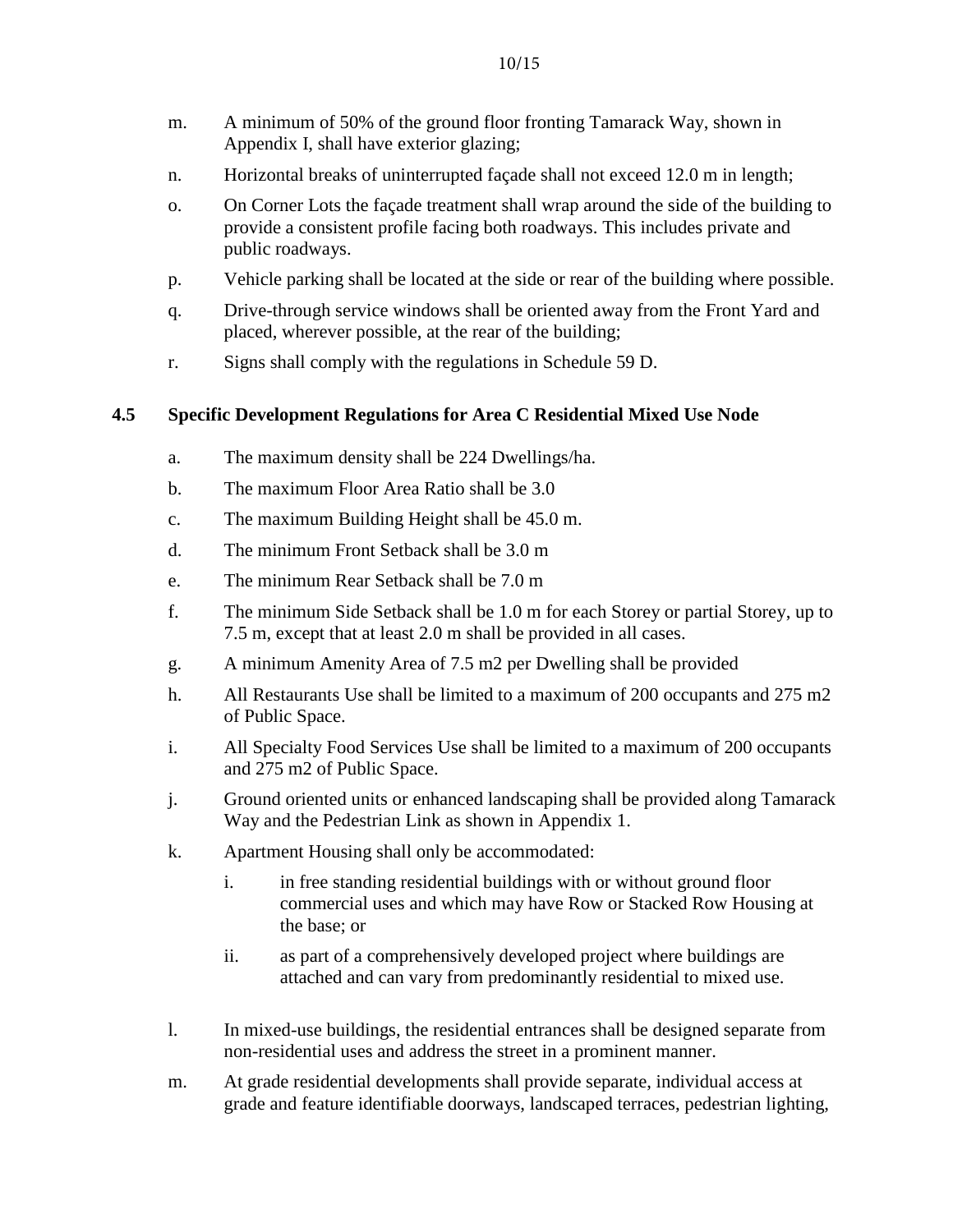and patios. They shall ensure adequate privacy through the provision of screening and at least a 0.75m grade separation above the adjacent City sidewalk.

- n. The maximum Floor Area of any individual business premises shall not exceed 465 m2.
- o. Non-Residential uses shall not be developed in a free standing structure.
- p. The top two Storeys of a building over 6 Storeys shall be articulated differently than lower Storeys through the use of distinct materials, setbacks, trusses or other architectural features.
- q. The minimum separation distance between Towers shall be 30 m.
- r. The portion of the building that is greater than 20m in Height is limited to a maximum Floor Plate of 1250m2.
- s. Separation Space shall be provided in accordance with Section 48 of the Zoning Bylaw.
- t. Signs shall comply with the regulations in Schedule 59 B.

# **4.6 Specific Development Regulations for Area D Medium Density Residential Node**

- a. This area shall be developed in accordance with the regulations of the RA7 Zone.
- b. The Front Yard shall be located along Tamarack Way.
- c. Notwithstanding 4.6 (a), where possible buildings shall front Tamarack Way.

# **4.7 Site Design Regulations**

- a. Buildings shall generally, to the satisfaction of the Development Officer, be oriented to:
	- i. frame (or be located at) the corners of intersections of private internal roadways;
	- ii. frame major vehicular and pedestrian entry/exit points to and from the site without impeding vehicular and pedestrian movement sight lines; and
	- iii. permit views into the site along the axis of roadways and walkways intersecting Tamarack Way.
- b. Along the private internal roadways, the spaces between freestanding structures shall be improved to include:
	- i. landscaped pedestrian connections;
	- ii. small pockets of landscaped parking areas;
	- iii. public seating areas; and
	- iv. landscaped open spaces.
	- v.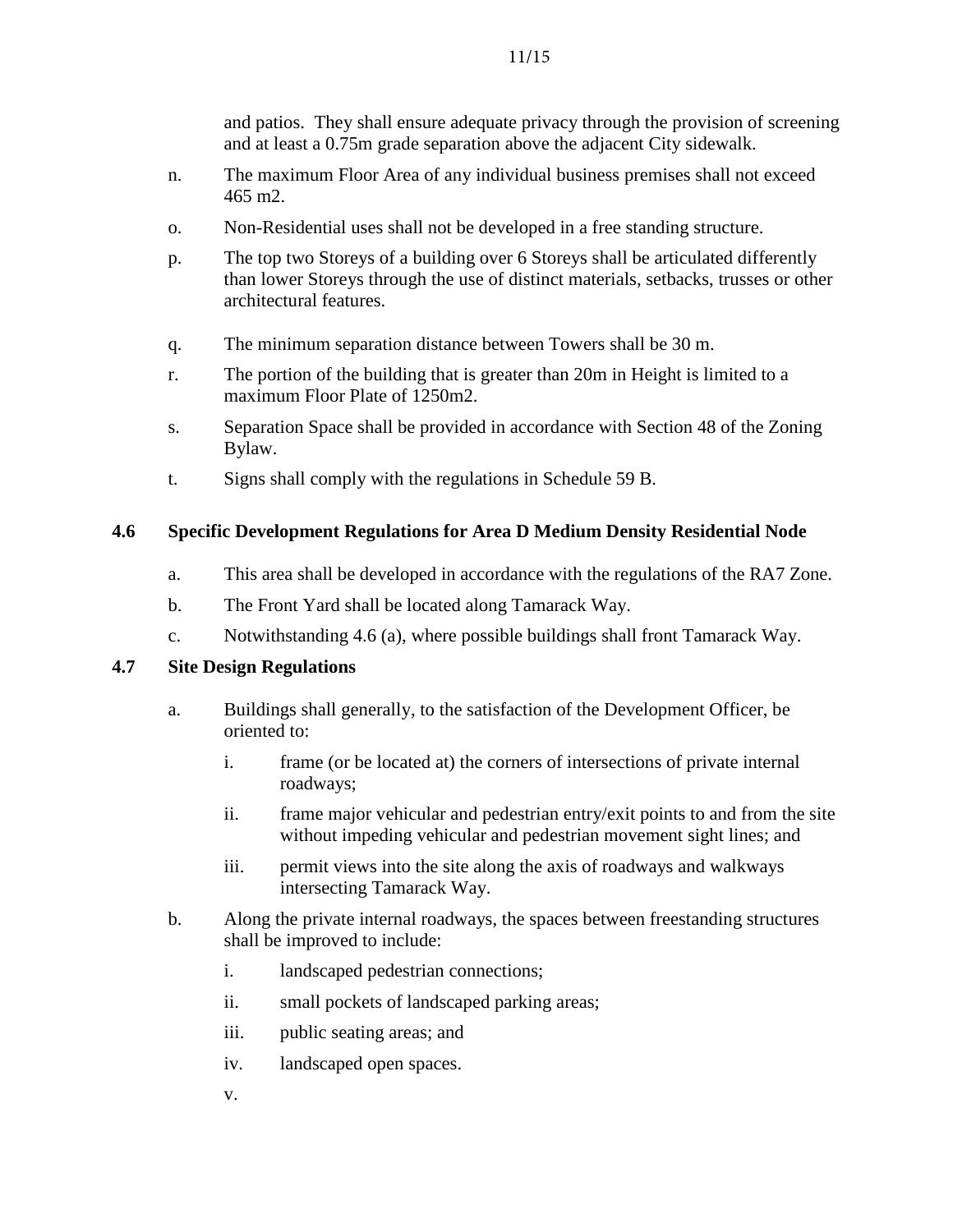### **4.8 Building Design Regulations**

a. Buildings shall use a variety of architectural elements and treatments, materials and colours to break up the massing and provide human-scale development and no walls that face a public street, private internal roadways or connecting pedestrian walkway shall have a blank uninterrupted length exceeding 12.0 m. The massing of building walls may be reduced through the use of architectural elements such as columns, ribs, pilasters or piers, changes in plane, changes in building finishes, materials and textures, or other features that create an identifiable pattern and sense of human scale, such as shown in Figure 1.



*Figure 1 – Example of Building Elevation*

- b. Building materials shall be sustainable, durable, high quality and appropriate for the development.
- c. All buildings shall be designed and finished to generally conform to a consistent architectural theme using similar architectural design elements, materials and colours. A consistent theme shall be developed through the design of lighting, sidewalk pattern, street furniture and landscaping.
- d. Buildings shall provide active frontages wherever possible, and shall be designed to include a clearly identifiable primary entrance through the use of recesses, projections, canopies, porticos, overhangs, arcades, peaked roof forms, arches, outdoor patios, display windows, planters, walls, or other similar design elements (see example, Figure 2).



*Figure 2 – Example of Commercial Retail Unit Active Frontage*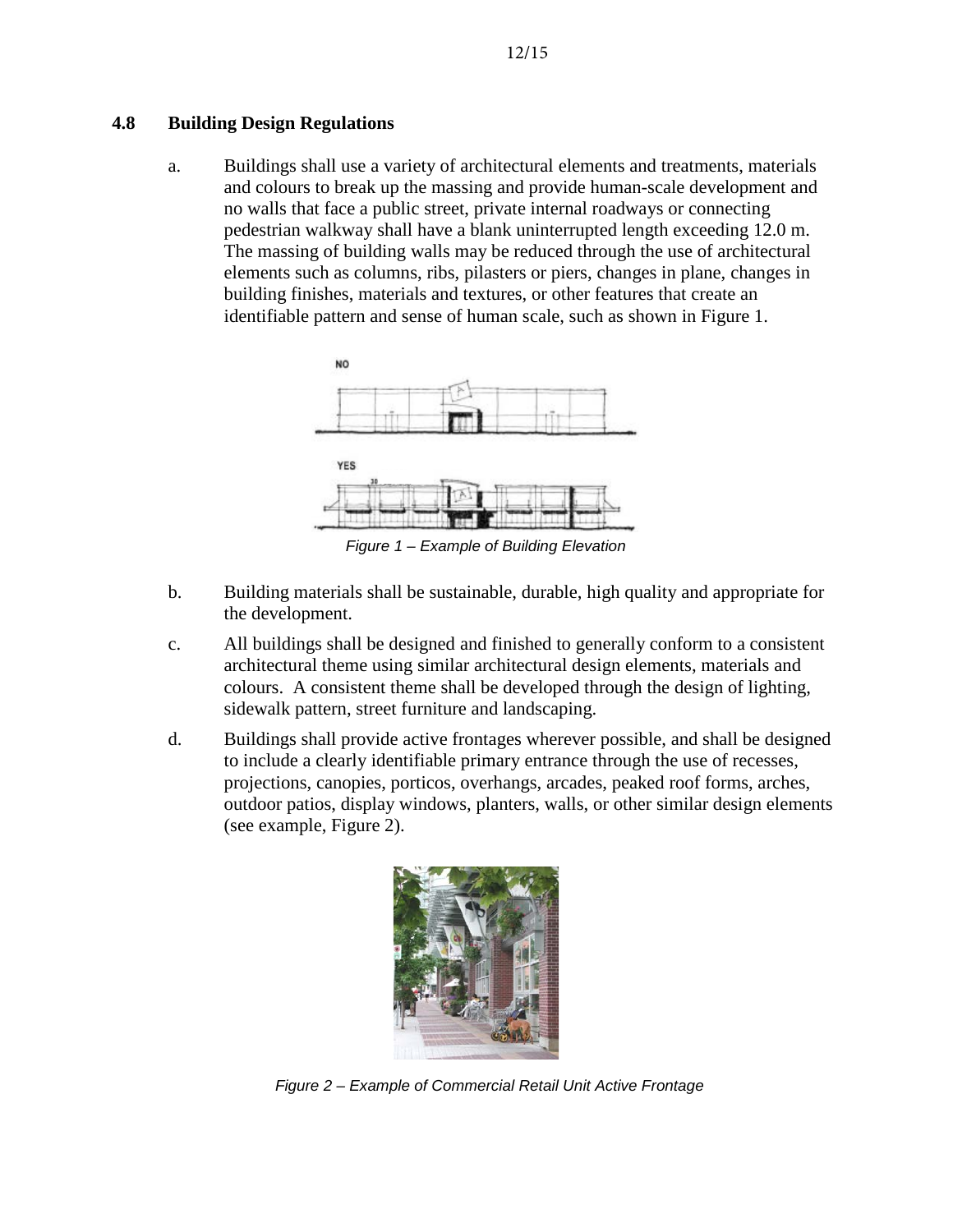e. Building rooftop mechanical equipment shall be concealed from the public in a manner that is consistent with the character of the building.

# **4.9 Access, Circulation and Parking**

- a. Private internal roadways shall be established to accommodate the peak traffic volumes for the site to the satisfaction of Transportation Services.
- b. Pedestrian connections shall be established through the utilization of clearly demarcated walkways, lighting and signage systems to reduce pedestrian conflict and create a pedestrian-friendly design.
- c. Pedestrian Connections in Areas A and B shall include landscaping, pedestrianlevel lighting and a minimum 1.5 m hard-surfaced sidewalk. Where vehicular access is also provided in these locations, the Pedestrian Connection shall be required on both sides of private internal roadways. Where developed through surface parking areas, Pedestrian Connections shall be designed as enhanced parking islands with walkways and shall include landscaped islands with raised curbs and a 1.5 m hard-surfaced sidewalk. Remedial treatment such as raised pedestrian crossings, landscaping, forecourts and landings, special paving, light and bollards shall be provided at significant points of pedestrian and vehicular interaction.
- d. Sidewalks in Areas A and B shall be provided in the front of large format buildings at a minimum of 3.0 m in width, the fronts of freestanding Commercial buildings at a minimum of 2.0 m in width.
- e. Vehicular and bicycle parking shall be provided in accordance with Section 54 of the Zoning Bylaw and located to the satisfaction of the Development Officer and Transportation Services.
- f. Maximum vehicular parking for any Commercial Use shall be 40% more than what is required by Section 54 of the Zoning Bylaw.
- g. Parking areas shall be "broken up" by means of on-site private roads, drive aisles, pedestrian corridors and/or landscaped islands.
- h. Surface parking should be located to the interior of blocks wherever possible and shall be screened from view from the public roadway by buildings or landscaping.
- i. No parking, loading, storage, trash collection, outdoor service or display area shall be permitted within a required Yard. Loading, storage and trash collection areas shall be located to the rear or sides of buildings and shall be screened from view from any adjacent Sites, public or private roadways, and designed to ensure vehicles do not encroach or back onto public or private road right-of-way, in accordance with the provisions of subsection 55.4 of the City of Edmonton Zoning Bylaw 12800.
- j. Notwithstanding 4.9 (i), in Areas C and D parking, loading and trash collection shall be permitted within side or rear Yards, except Yards adjacent to public roadways, where a minimum Yard of 2.5 m shall be maintained.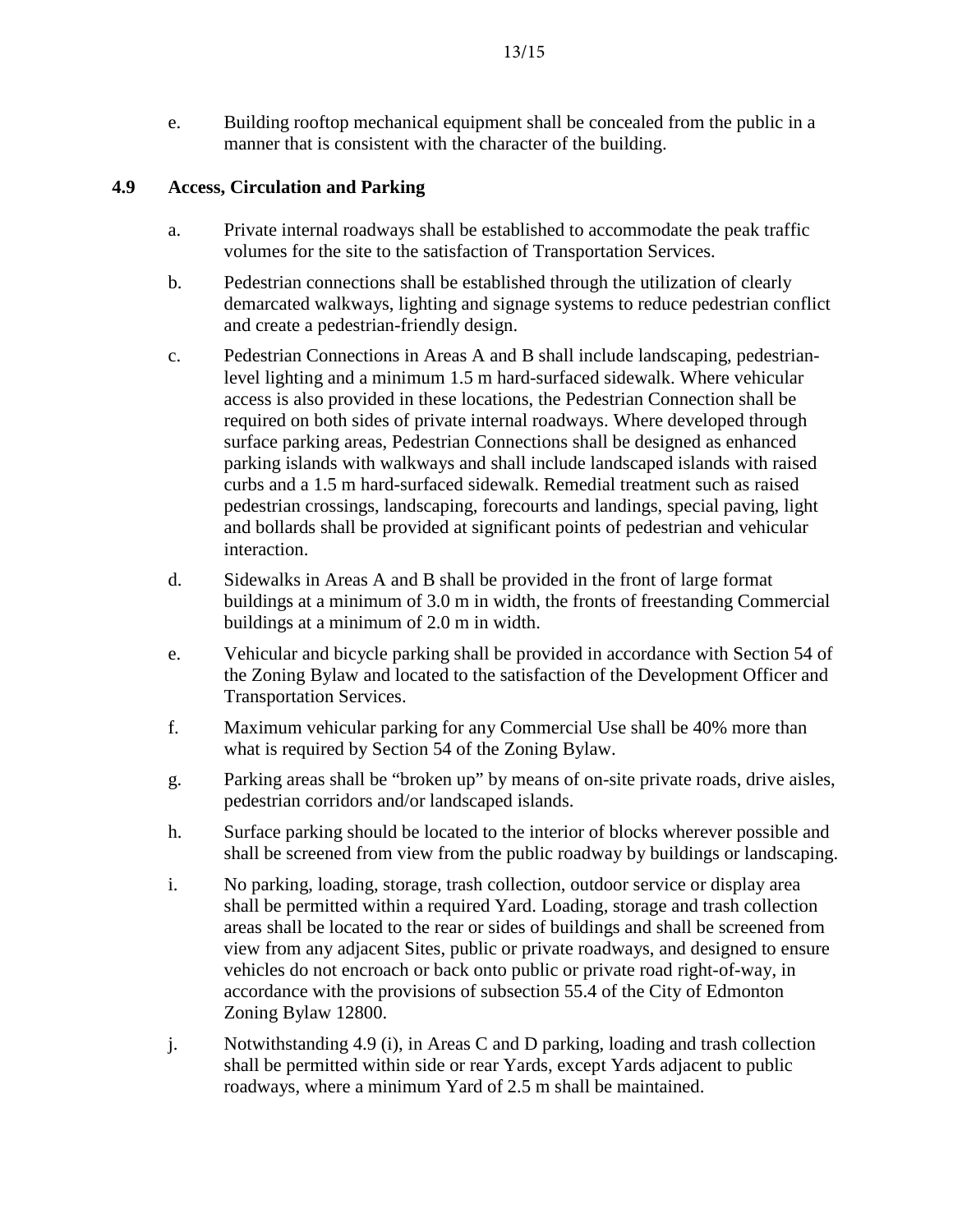k. Any on-street parking on the private roadways will be located and designed such that it does not interfere with the operations of the private roadway intersections with Tamarack Way, 17 Street and Maple Road.

# **4.10 Landscaping and Amenities**

- a. A detailed landscaping plan for each phase of development shall be submitted in accordance with section 55 prior to the approval of any development permit. This plan shall clearly illustrate landscaping internal to the site, pedestrian connections, and the design of lighting, street furniture, and sidewalks.
- b. Landscaping at site entrances shall include the use of ornamental plant material, shrubs and planting beds and surface treatments to further enhance the appearance of the entrance.
- c. Where Commercial and Residential Uses abut a pedestrian link (as shown in Appendix 1) fencing shall be limited to a maximum height of 1.2m and logical breaks shall be made to allow for pedestrian access.
- d. A landscaped berm shall be provided adjacent to the CN rail right-of-way.
- e. Notwithstanding Section 55 of the Zoning Bylaw, landscaping requirements shall exceed the minimum requirements for the number of trees and shrubs required by 15% in Areas A and B.
- f. Amenity Area / Plaza areas are intended to provide a visual terminus and enhance the pedestrian realm along Tamarack Way. Design features within these amenity areas shall include hard and soft landscaping elements, seating areas and / or a visual landmark such as a hardscaped plaza, clock tower, water feature or other identifiable feature to facilitate social interaction amongst users and create a "sense of place".

### **4.11 Environmental Site Assessment**

a. The Development Officer shall require the submission of an Environmental Site Assessment (ESA) report prepared by a qualified environmental consultant, to the satisfaction of the Development Officer, in consultation with Alberta Environment and Alberta Health Services which demonstrates that the sites are suitable for the full range of allowable uses.

### **4.12 Additional Development Regulations**

a. Notwithstanding Section 4.3(f) and 4.4(n), Major Digital Signs, Minor Digital On-premises Signs, Minor Digital Off-premises Signs, Minor Digital On-premises Off-premises Signs, and Roof On-premises Signs shall comply with the regulations found in Schedule 59D.3.